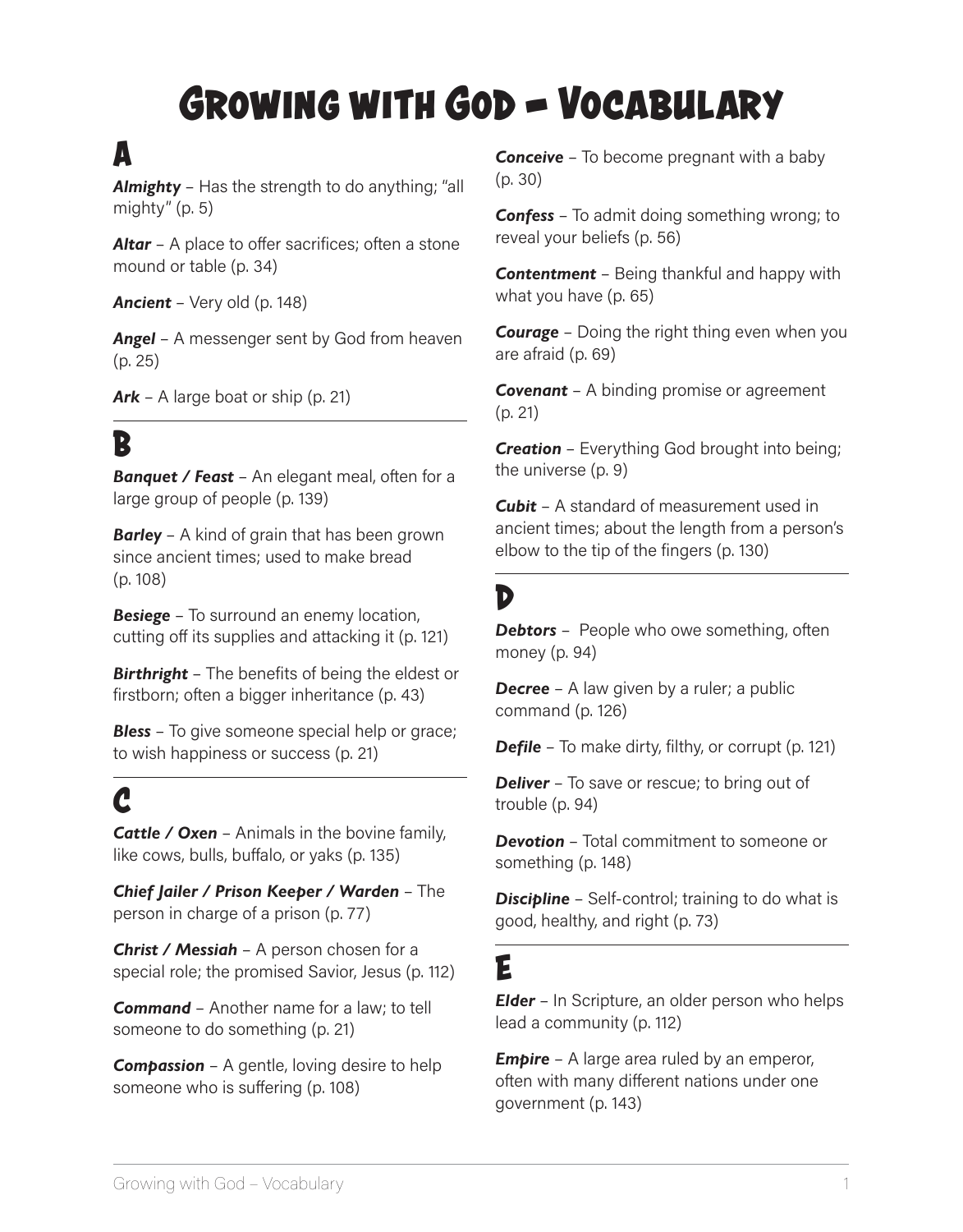*Envy / Jealousy* – To want what others have or hate them for having it (p. 65)

*Epistle* – A letter; one of the 21 letters in the New Testament (p. 13)

**Exalt** – To lift higher up; to honor (p. 94)

**Exile** – To force someone out of their home; to banish or drive out (p. 121)

## **F**

**Faith** – A belief in something we cannot see or prove; trust in God (p. 9)

*Famine* – A time when many people have very little food (p. 25)

*Fast / Fasting* – Choosing not to eat, sometimes to focus on praying (p. 148)

**Favor / Grace** – Special blessings or kindness; goodwill (p. 56)

*Feast / Banquet* – An elegant meal, often for a large group of people (p. 139)

*Firstborn* – The first child of a husband and wife (p. 43)

**Foolishness** – Refusing to learn; using knowledge poorly (p. 25)

# **G**

*Glean* – To gather crops by hand, sometimes after the main harvest is over (p. 108)

*Glory* – The honor, praise, or credit for being great (p. 48)

*Gospel* – The "good news" about Jesus; one of the first four books of the New Testament (p. 13)

*Grace / Favor* – Special blessings or kindness; goodwill (p. 56)

*Grain* – Small seeds like corn or wheat; used to plant crops or make bread (p. 85)

*Guilt* – The feeling or knowledge that we have done something wrong (p. 85)

#### **H**

*Hallowed* – Set apart as special, sacred, holy (p. 94)

*Harvest* – To gather fruit or crops; to reap (p. 108)

*Hebrews* – A name for God's chosen people; later known as Israelites or Jews (p. 43)

*Herald* – To declare a message, often for a king; also a name for someone who heralds (p. 130)

*Holy* – Far from sin or anything unclean; set apart or sacred (p. 5)

**Humility** – Understanding your limits; the opposite of sinful pride (p. 135)

#### **I**

*Idol* – A statue of a false god (p. 13)

*Idolatry* – The worship of idols or false gods (p. 130)

*Iniquity* – A wicked or evil action; a sin (p. 85)

*Israel* – A name for God's chosen nation (p. 52)

# **J**

*Jealousy / Envy* – To want what others have or hate them for having it (p. 65)

*Judge (noun)* – In Scripture, a leader chosen by God to save Israel from enemies (p. 103)

*Judge (verb)* – To declare something right or wrong; to decide what is just and fair (p. 103)

*Just* – Fair, righteous; following justice and truth (p. 56)

*Justice* – The state of being just, lawful, or right; fair punishment for wrongdoing (p. 77)

### **L**

**Levite** – A person from the tribe of Levi (p. 108)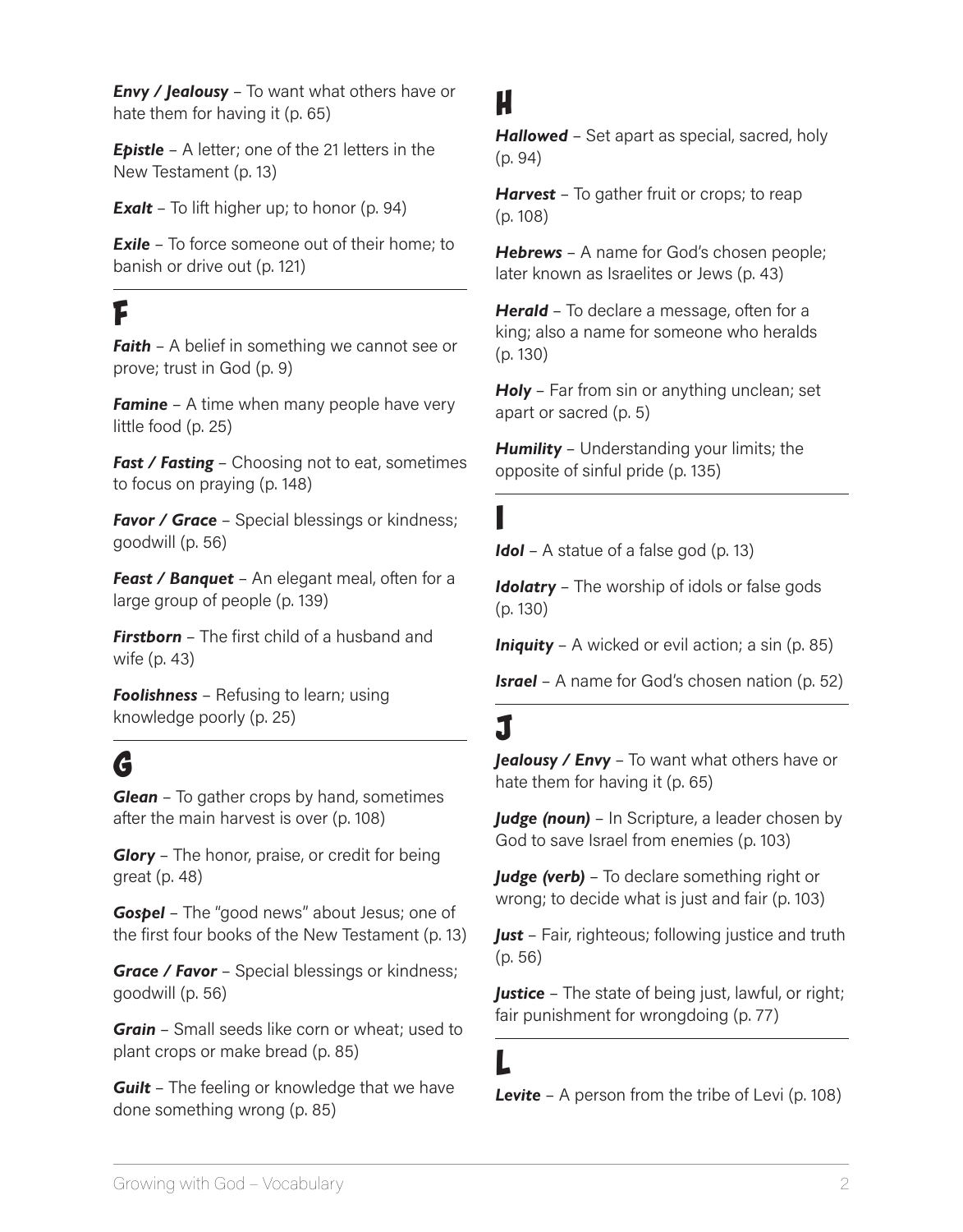*Loyalty* – The state of being loyal; staying faithful, true, or loving to someone (p. 103)

### **M**

*Majesty* – Greatness, beauty, and authority; grand and wondrous power (p. 135)

*Maturity* – The ability to deal with problems well; being prepared (p. 139)

*Mercy* – Kindness and compassion toward someone who might not deserve it (p. 56)

*Messiah / Christ* – A person chosen for a special role; the promised Savior, Jesus (p. 112)

*Miracle* – An event caused by God that breaks the laws of nature (p. 30)

## **O**

**Offer / Sacrifice** – To give up something, often to serve or worship God (p. 34)

**Offspring / Seed** – Children or descendants (p. 30)

**Oxen / Cattle** – Animals in the bovine family, like cows, bulls, buffalo, or yaks (p. 135)

#### **P**

**Parable** – A story that pictures a lesson (p. 94)

**Patience** – Bearing troubles over time; enduring for the sake of a goal (p. 77)

**Peninsula** – A piece of land surrounded by water on three sides (p. 69)

**Persecute** – To keep mistreating or oppressing people, often because of their religion or background (p. 143)

**Pharaoh** – A king or queen of Egypt (p. 73)

**Pillar** – A post or shaft that stands upright (p. 25)

**Potter** – A person who makes pots, often by shaping clay (p. 5)

*Prison Keeper / Warden / Chief Jailer* – The person in charge of a prison (p. 77)

**Prophet** – Someone chosen by God to share a message (p. 13)

#### **R**

*Reap* – To harvest fruit or vegetables (p. 52)

*Rebuke* – To tell people that they have done wrong; to correct (p. 65)

*Redeem* – To buy back what was lost (p. 112)

**Redeemer** – A person that redeems; someone who can rightfully claim and take something (p. 112)

**Rejoice** – To take joy from something good; in Scripture, to be thankful for God's gifts (p. 143)

*Repent* – To regret sin and turn back toward God; to ask God to forgive you (p. 52)

*Righteous* – Declared by God to be moral, just, good, or "right" (p. 30)

### **S**

*Sackcloth* – Rough fabric used for sacks or bags; in Scripture, often worn to show sadness (p. 69)

**Sacrifice / Offer** – To give up something, often to serve or worship God (p. 34)

*Samaritan* – In Jesus' time, a person from the land of Samaria, near Judah (p. 108)

**Scripture** – Sacred or religious writing; another name for the Bible (p. 13)

*Seed / Offspring* – Children or descendants (p. 30)

*Sheaf / Sheaves* – Bundles of grain gathered and tied together during harvest (p. 65)

**Signet** – A ring used to sign or seal official documents, often for kings and rulers (p. 148)

**Sin** – The decision to break God's law; turning away from God (p. 9)